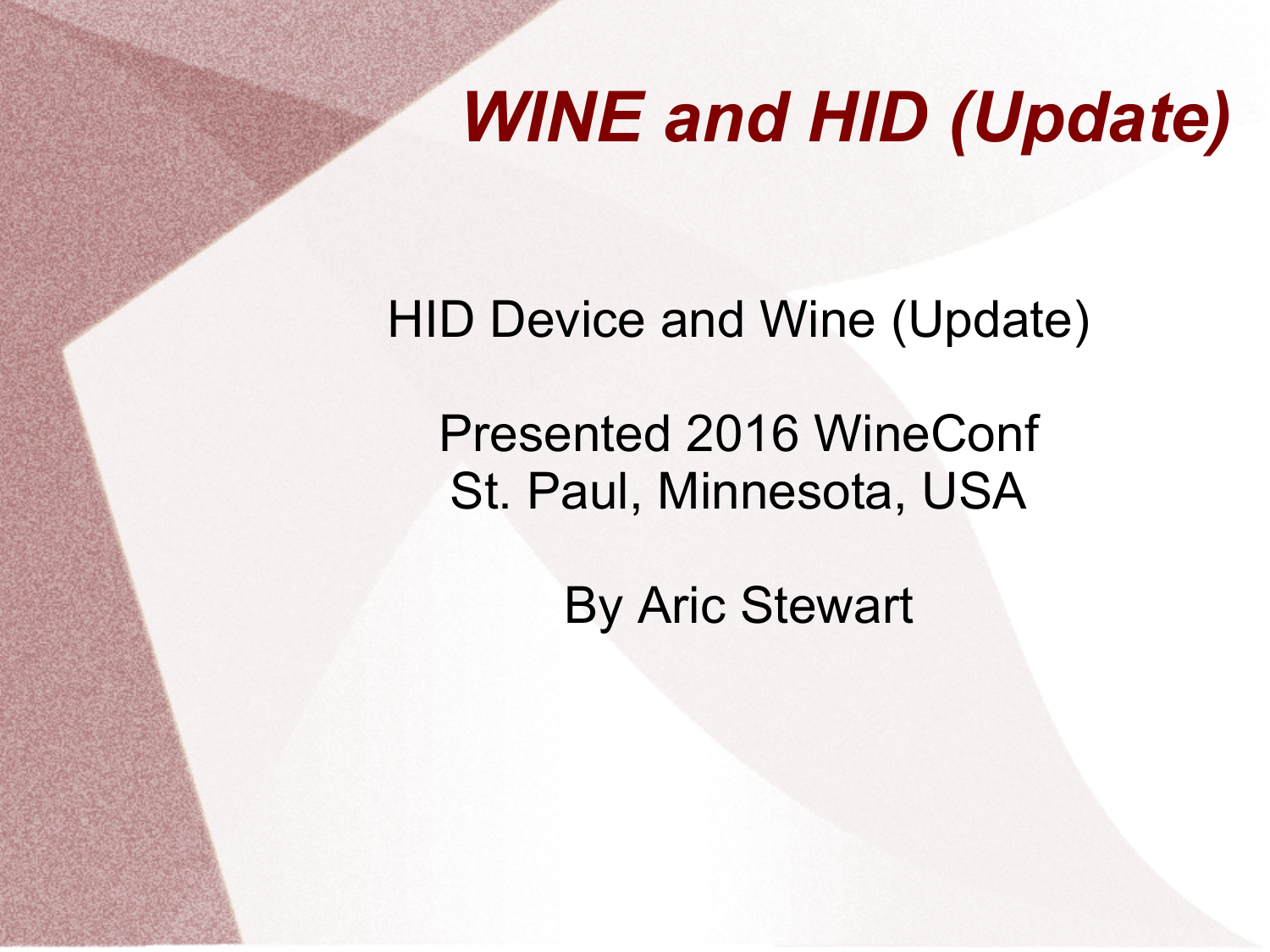### *Overview*

#### • HID is working

◆ Platforms, technologies and devices ◆ Why would you care? ◆ TL;DR - you likely don't • Fun Demonstrations • Looking forward ◆ Dinput, winmm, xinput, rawinput, etc... • Overly Technical bits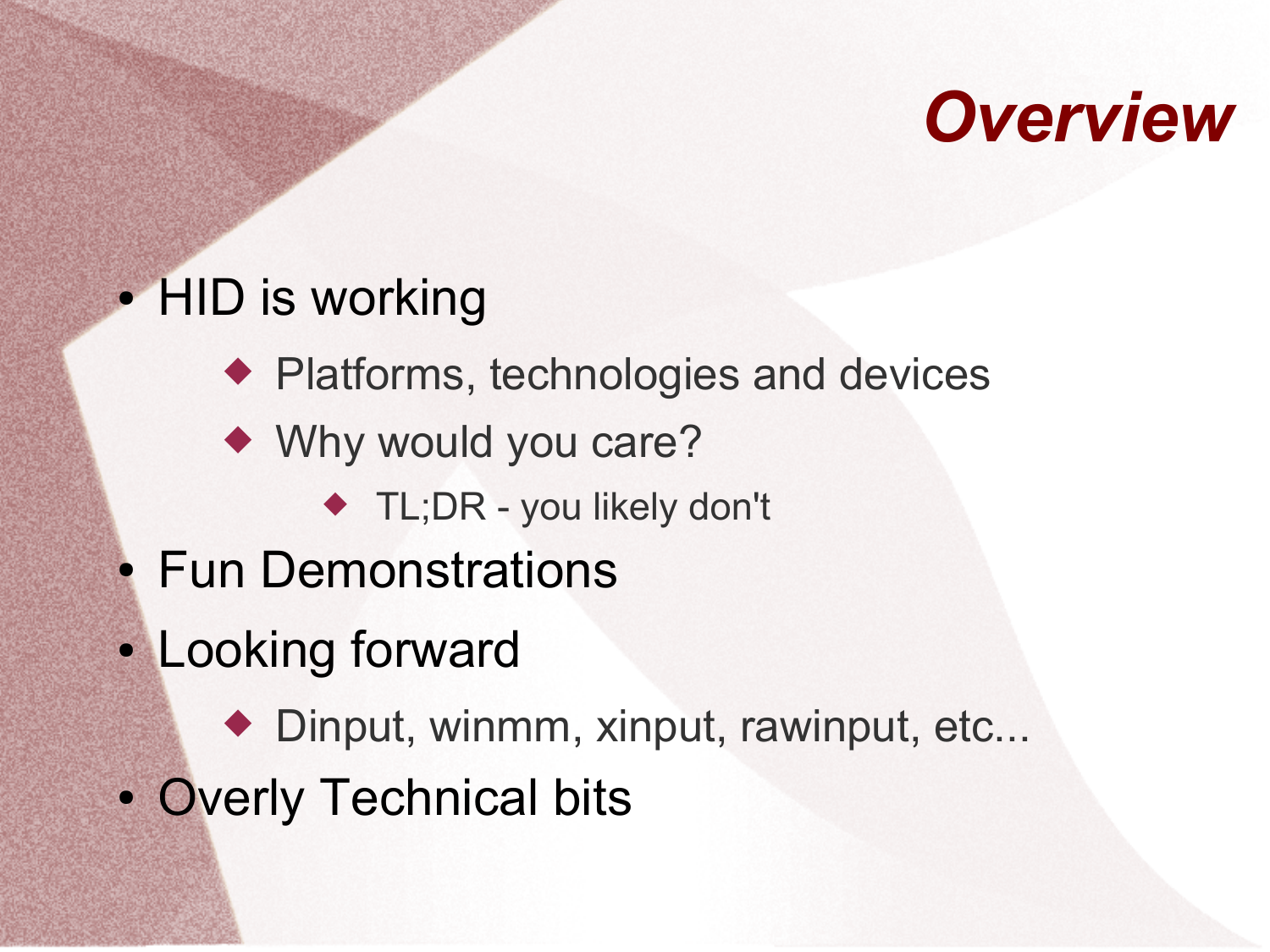# *HID Device Native Platforms*

#### **Working Platforms**

- Linux Hidraw
	- Udev device permissions need to be set on the /dev/hidraw<X> device
- OS/X IOHID
	- ◆ Working by default

#### **Future Platforms**

- Linux Event
- Android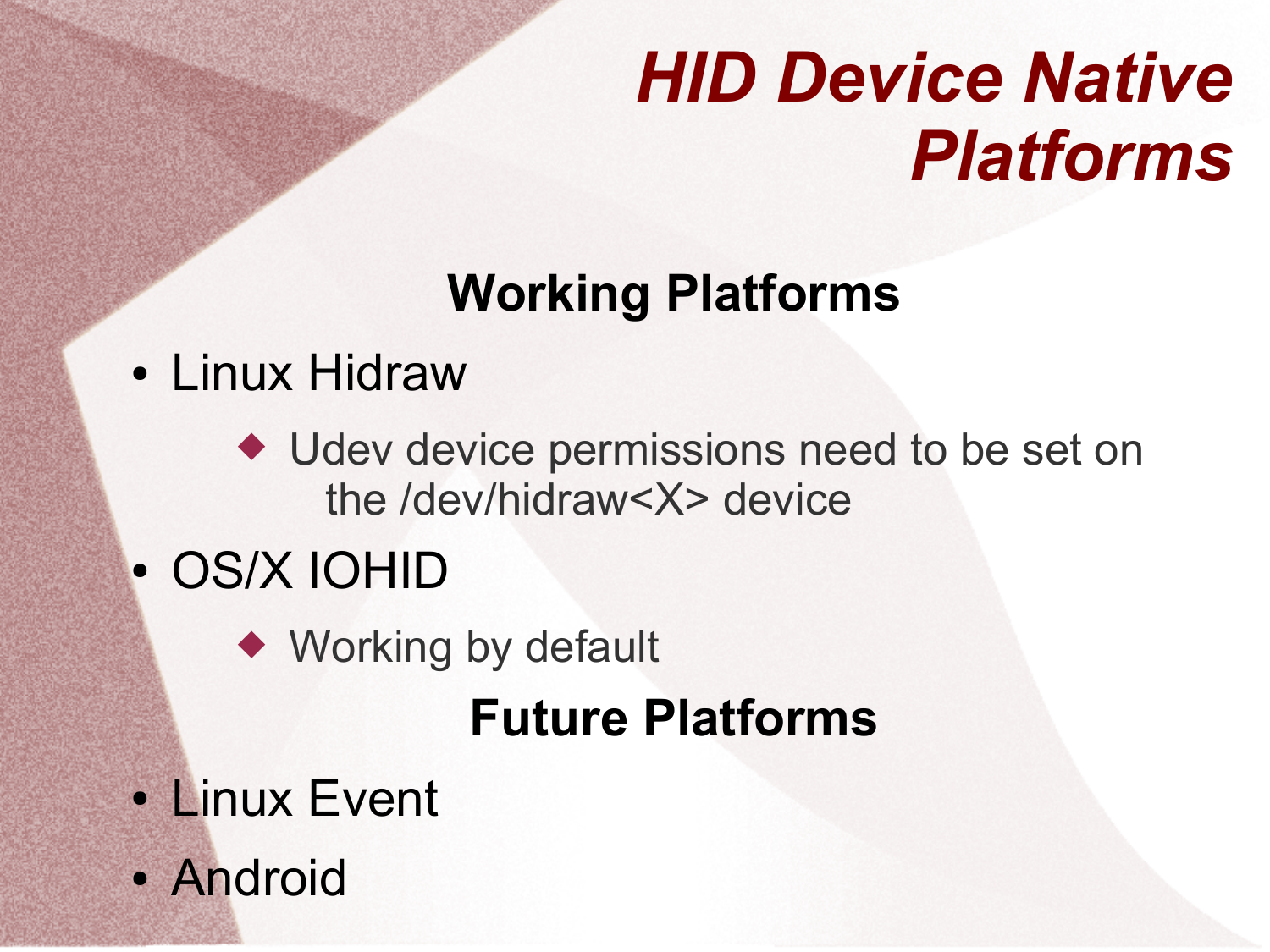# *Working HID device technologies*

#### • Hid.dll

- ◆ HidD and HidP functions
- ◆ Sparse but functioning
- Direct Device Access
	- ◆ **IOCTLS and FileRead/FileWrite**
	- ◆ Functional
- Setupapi

◆ Device detection and enumeration works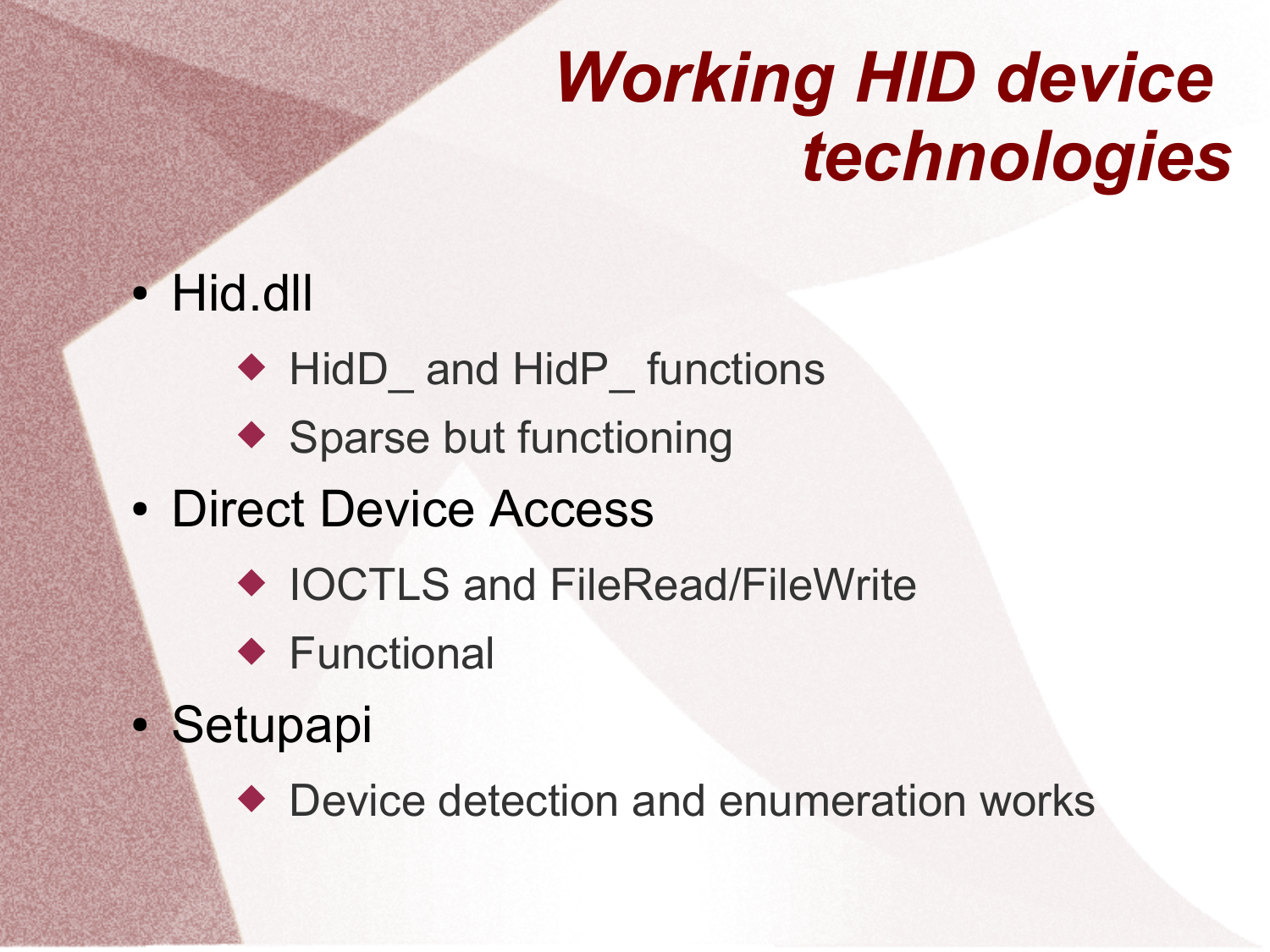

- Most development focused on Gamepad and Joystick (usages 0x04 and 0x05)
- Keyboards, devices with keys as opposed to buttons, are not working yet
- Mice appear to work
- Oculus HID parts working
- Need more devices tested!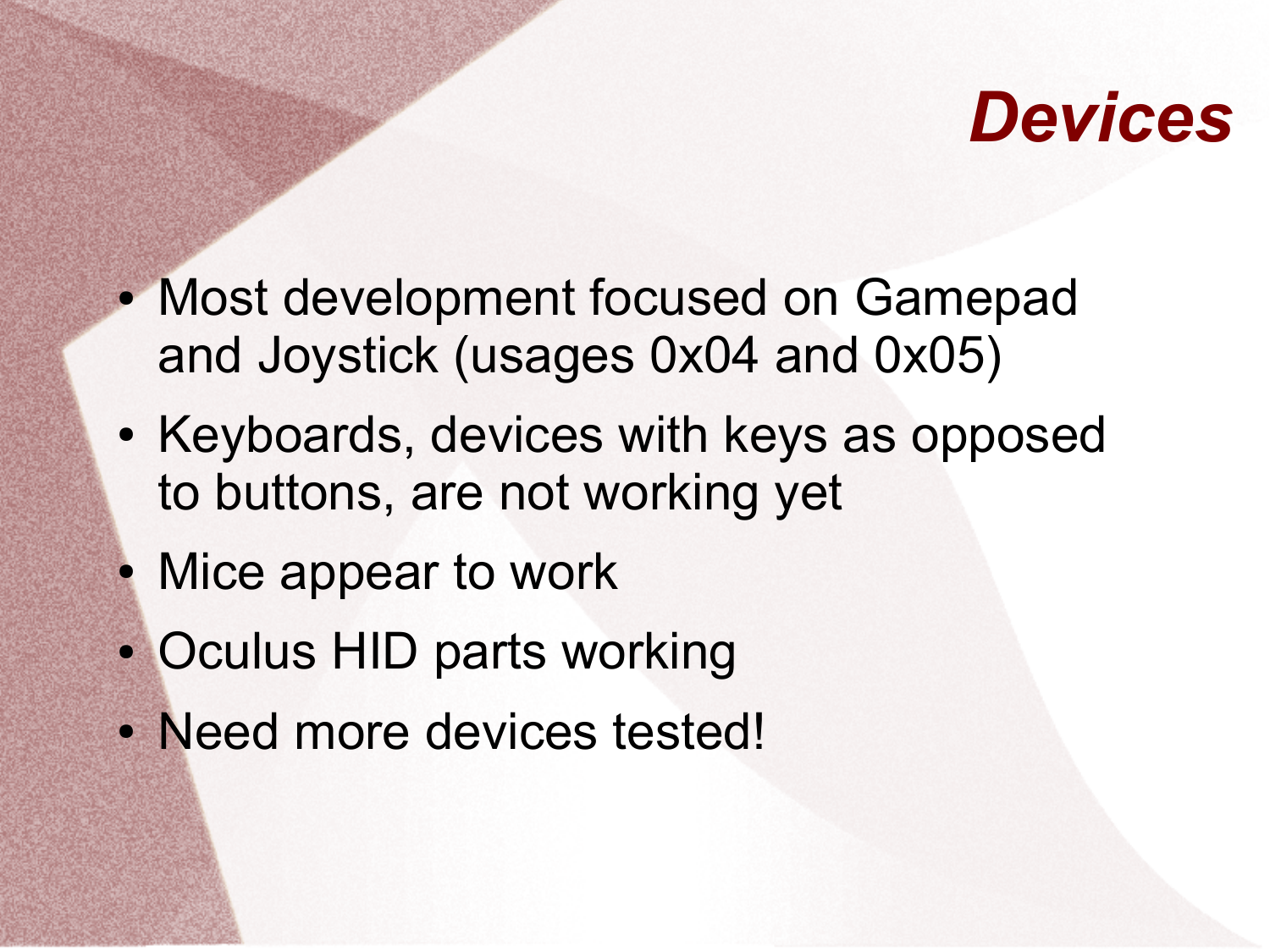## *Takeaways*

• Programs that directly access HID will now do something

- ◆ Anyone have any?
- ◆ Custom Hardware likely required.
- Programs trying to directly talk to HID devices will now have a chance to success
	- ◆ E-cig programs, some dongles
	- ◆ Anyone have more?
- Broad range of HID device and program testing is desired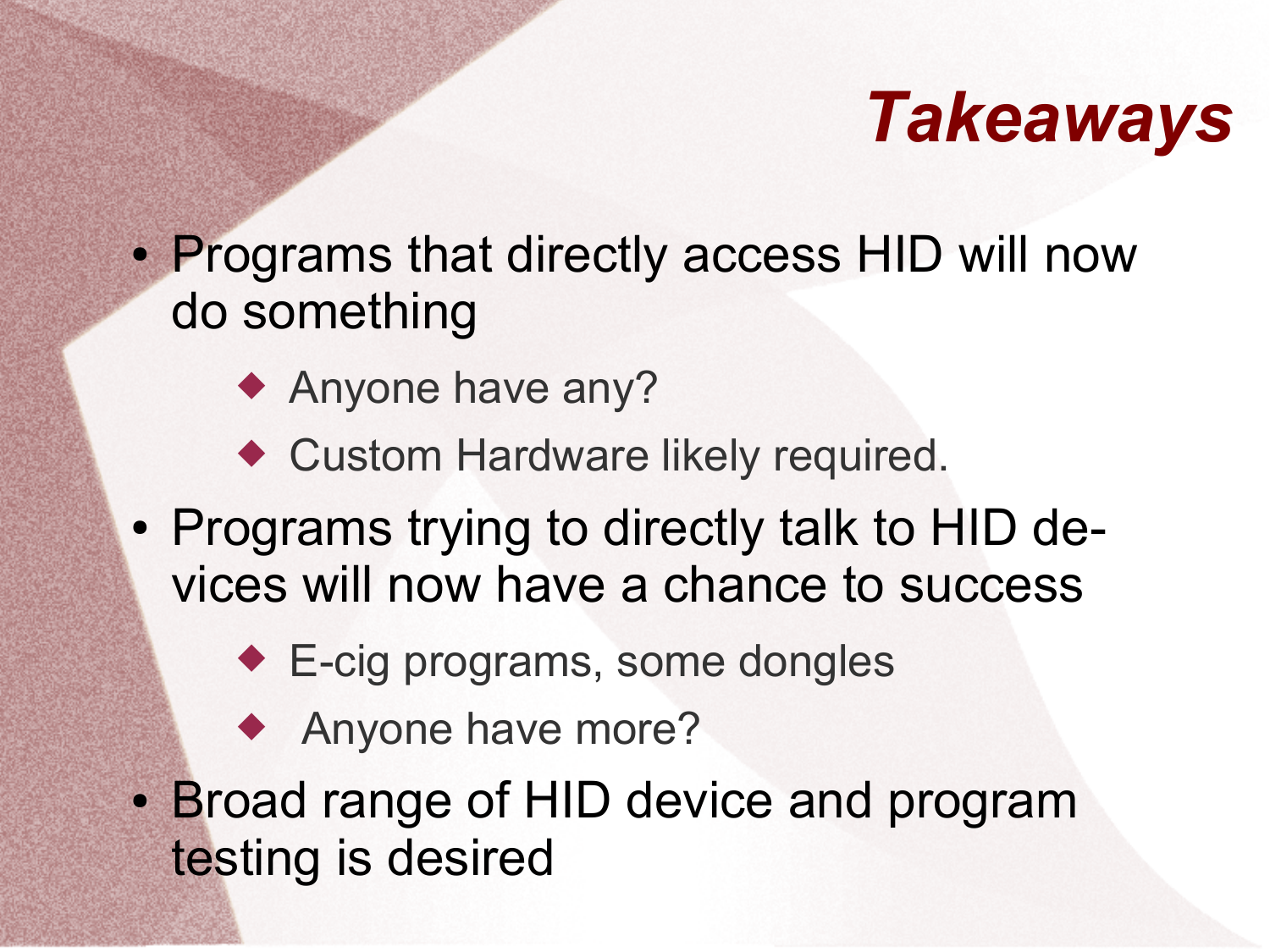

- Most development focused on Gamepad and Joystick (usages 0x04 and 0x05)
- Mice appear to work
- Oculus HID parts working
- Need more devices tested!
- Keyboards, devices with keys as opposed to buttons, are not working yet.
	- ◆ Including the Steam Controller, which reports itself as a keyboard.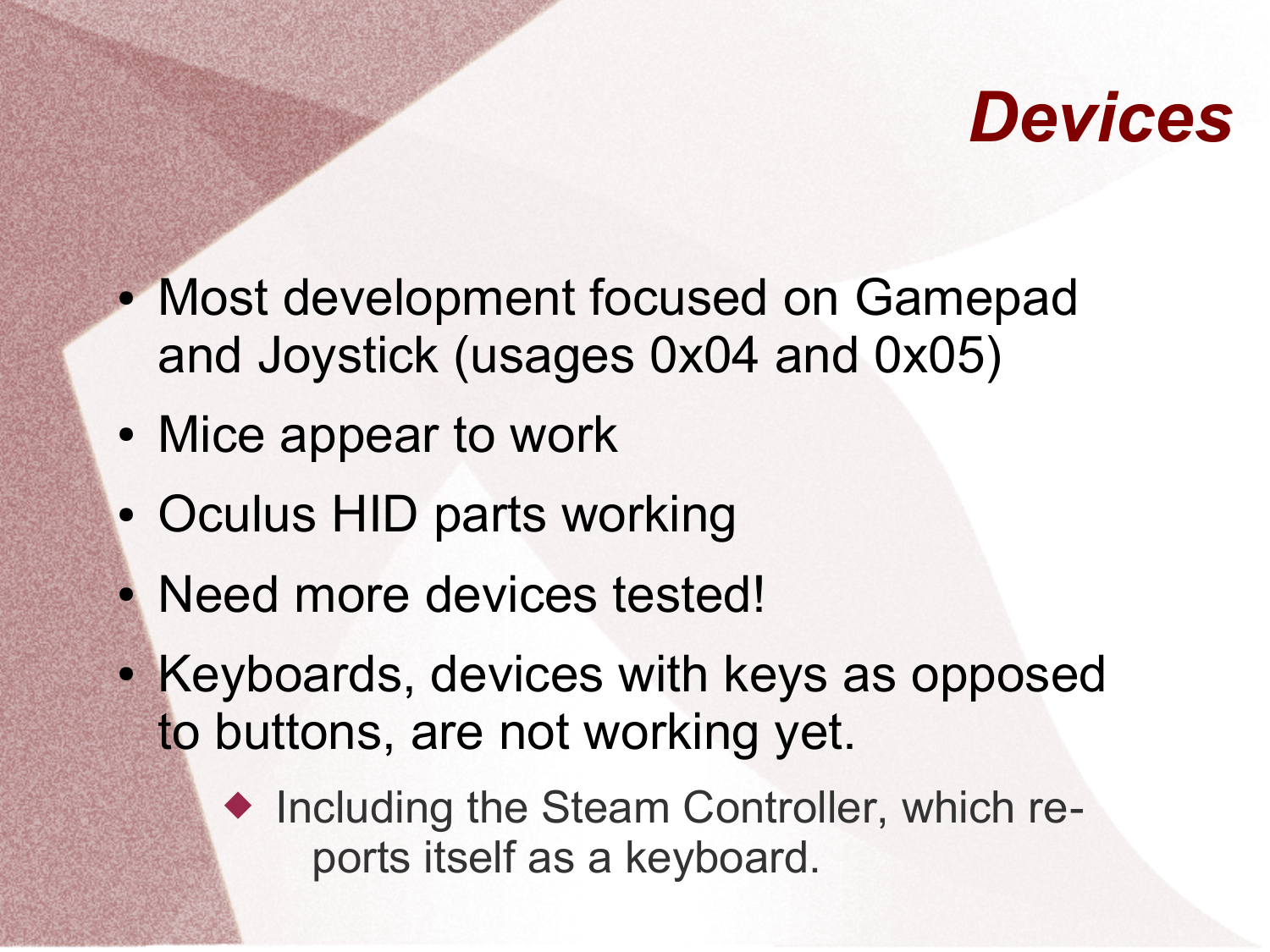#### Fun Technical Demonstrations.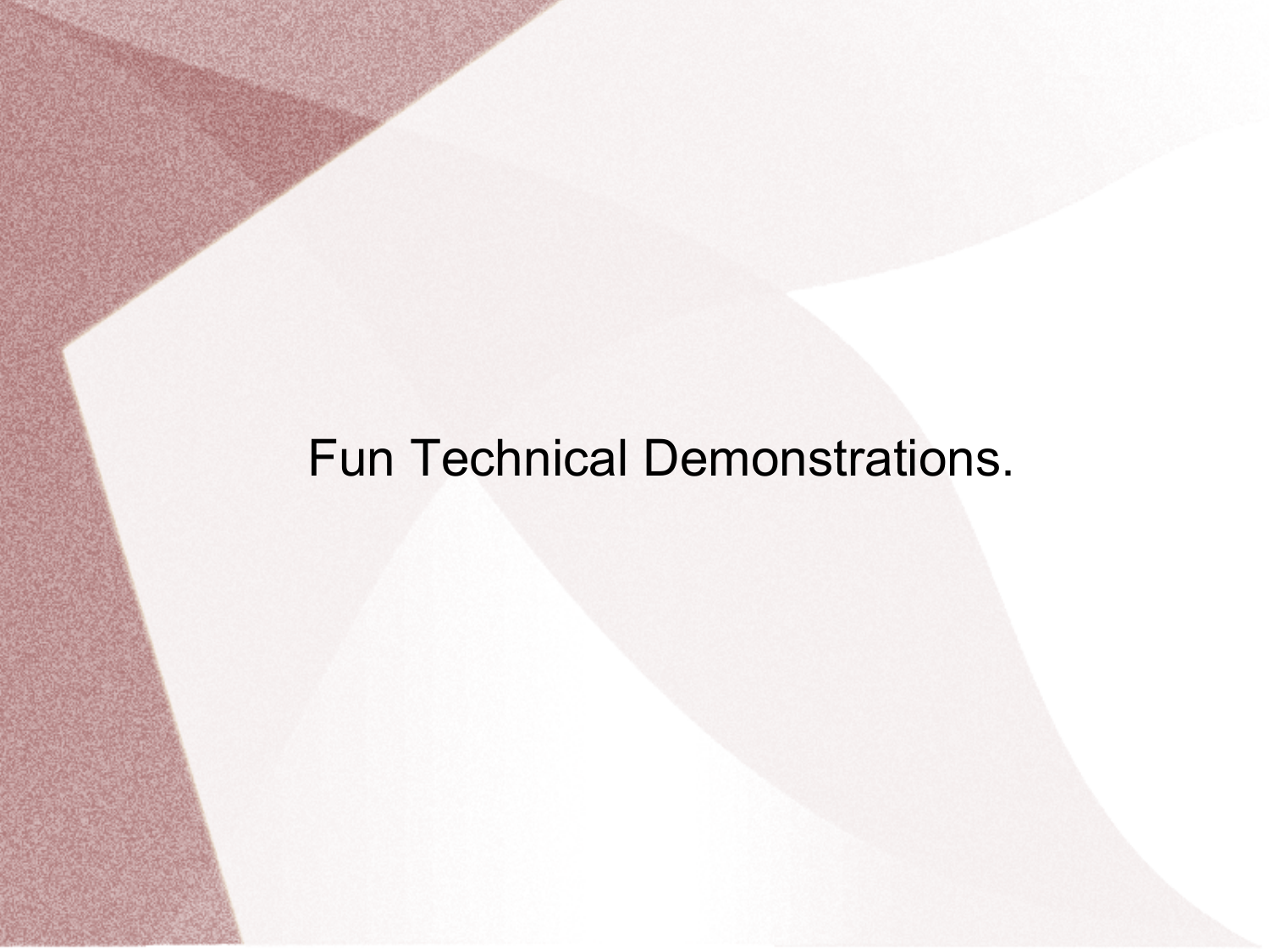# *Looking Forward*

- Dinput
	- ◆ Native can work! It uses HID
	- ◆ ForceFeedback Problems
- Xinput
	- ◆ Also client of HID investigation needed
- Winmm
	- ◆ Should be able to be fully supported
- RawInput
	- ◆ A user level wrapper around HID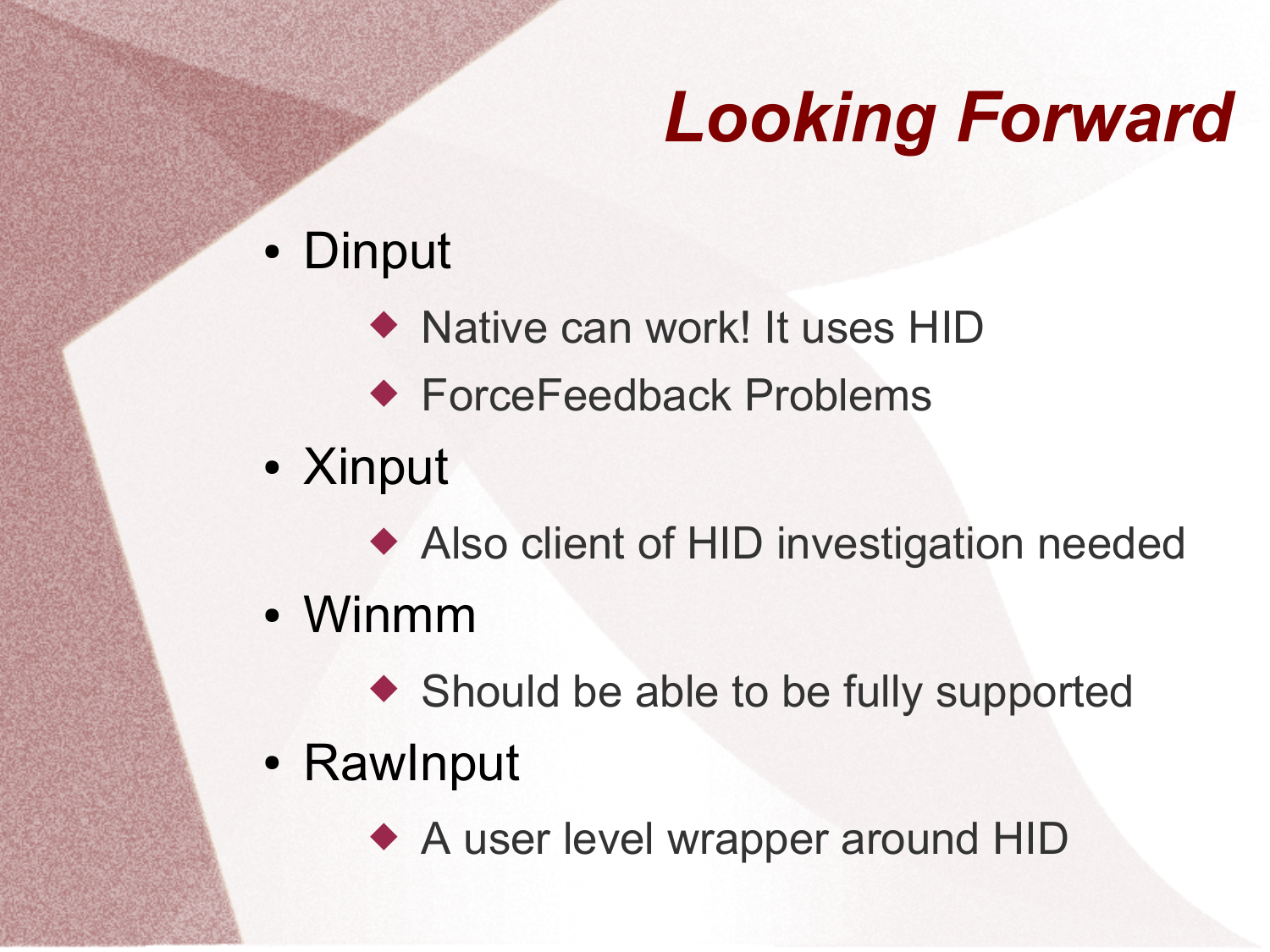# *Questions?*

- No Plug and Play discussion?
	- ◆ Complicated enough it warrants its own discussion when required
- Native Drivers?
	- ◆ Can theoretically be made to work
	- ◆ Lots of ntoskrnl.exe work, setupapi and likely plug and play work
- Questions?
- Comments?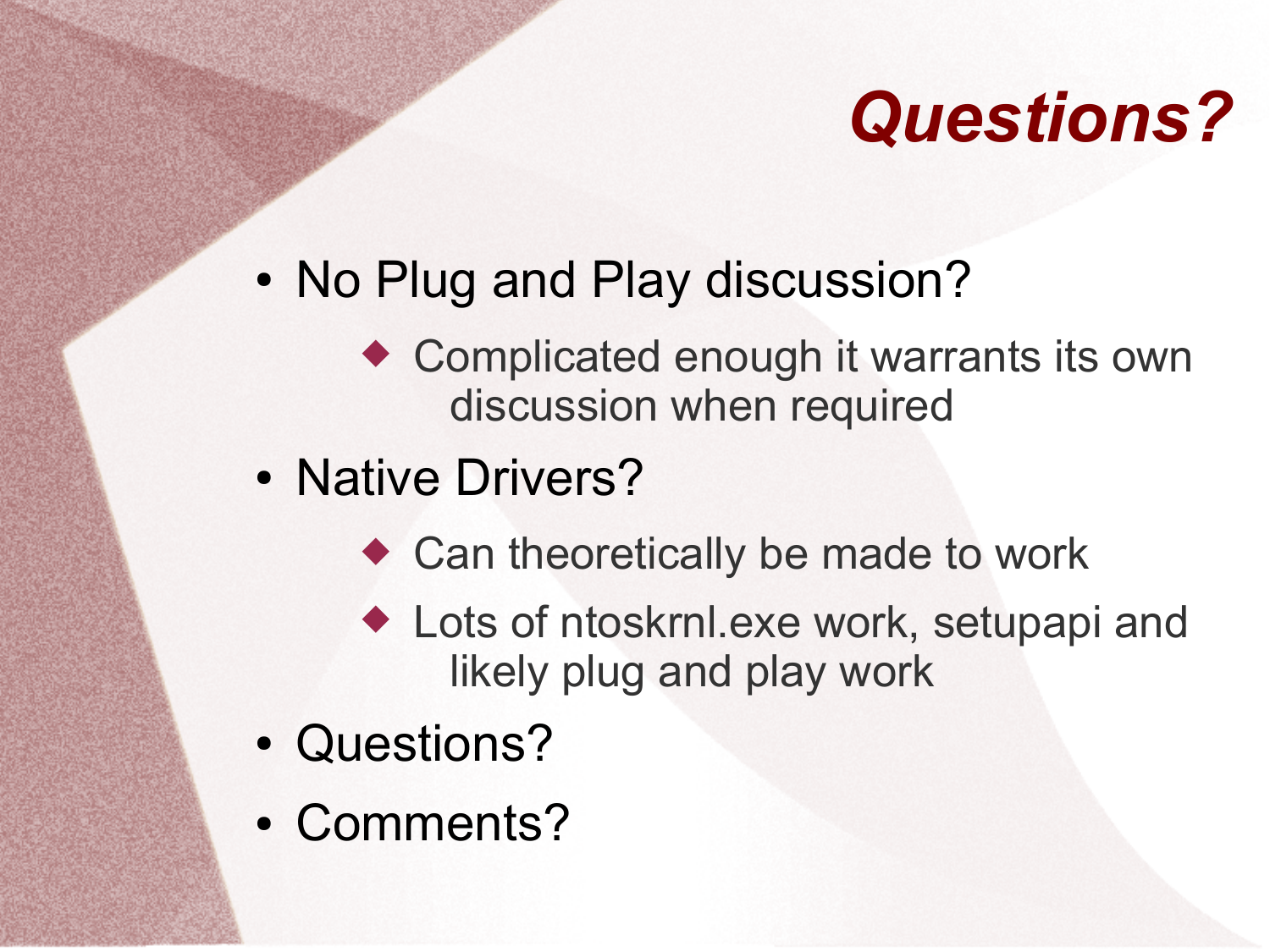### *Overly Technical Bits*

#### • Feel free to examine these in the published slides at your own leasure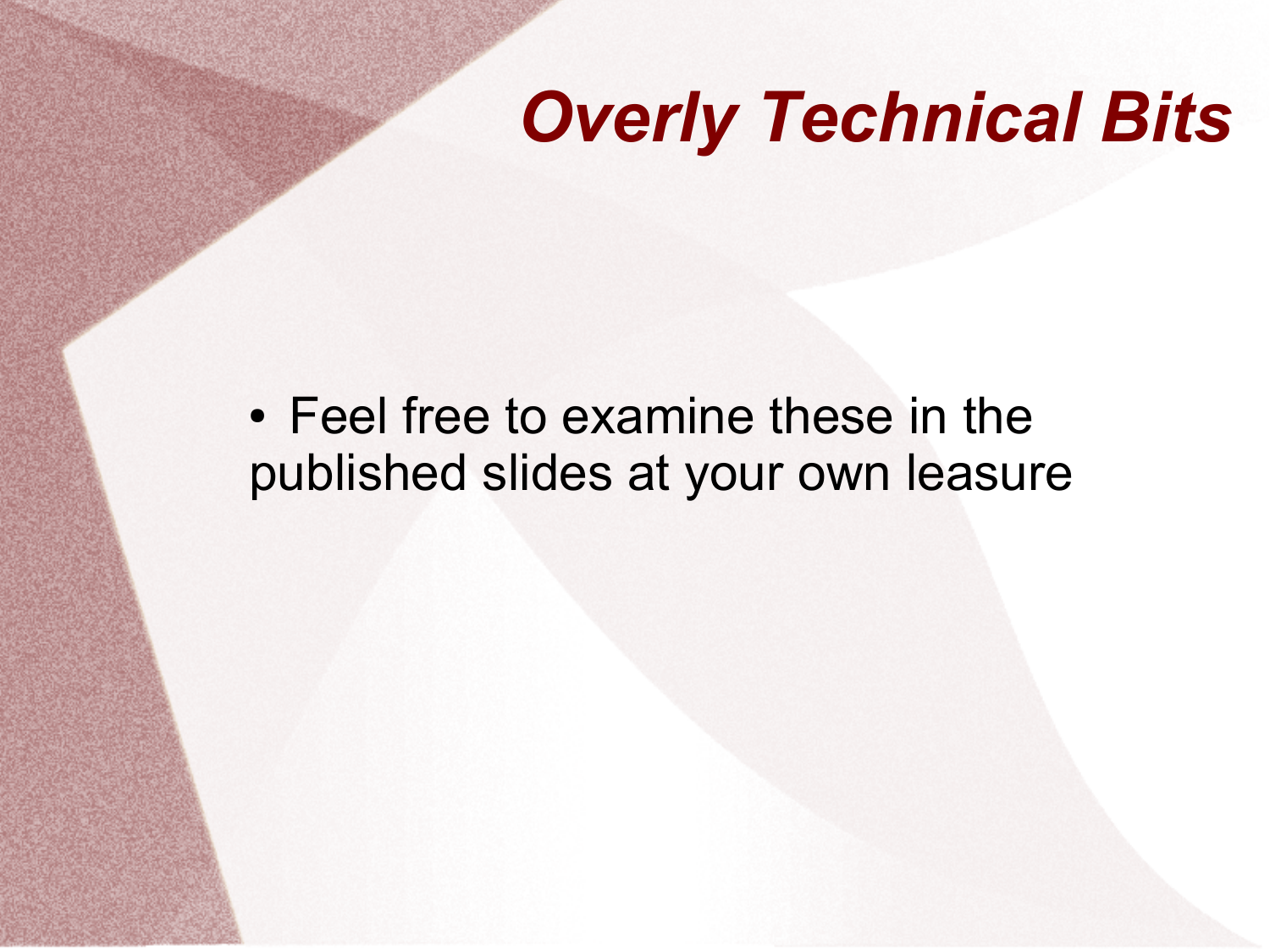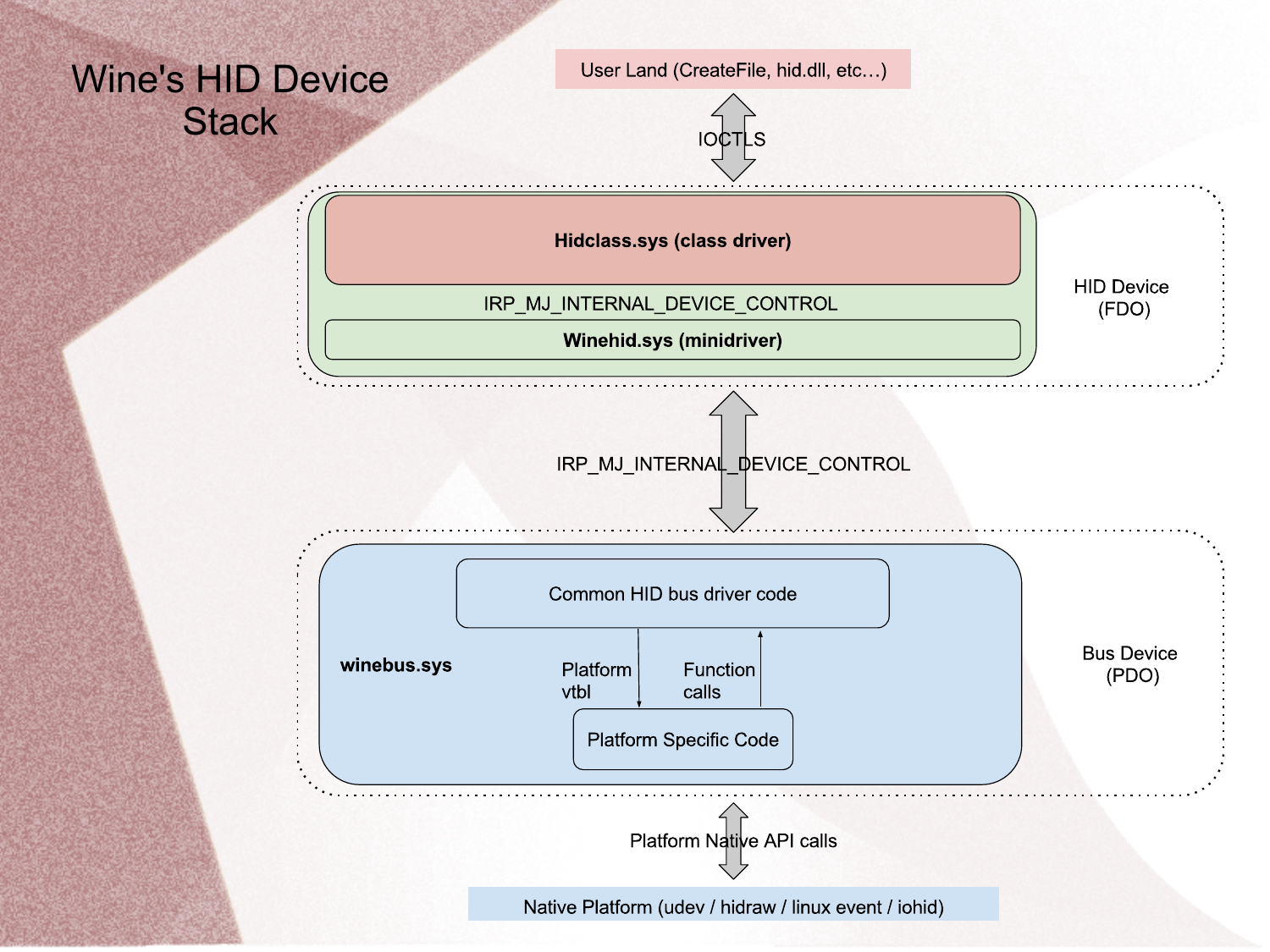#### WINE Plug and Play flow for HID devices

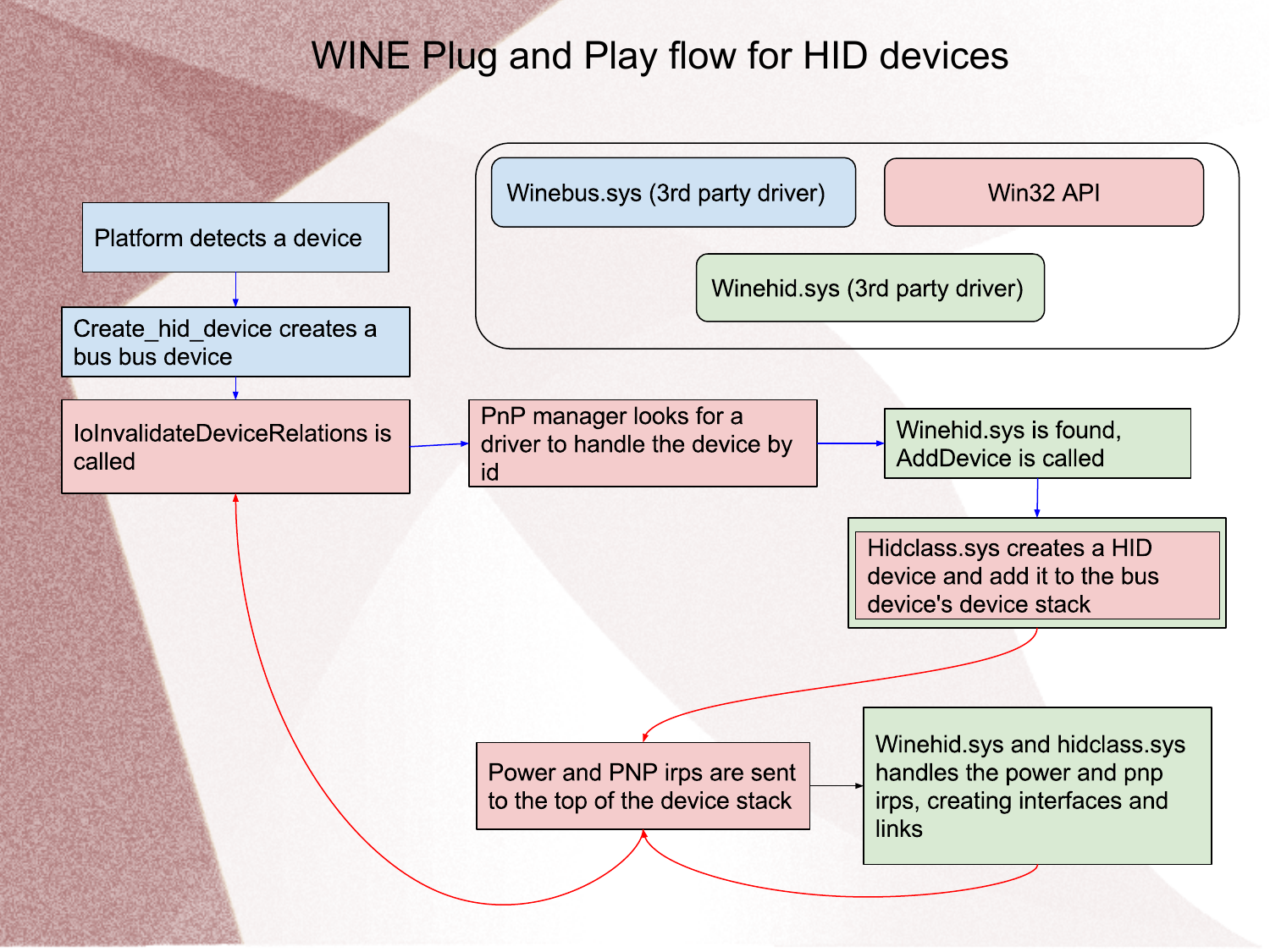